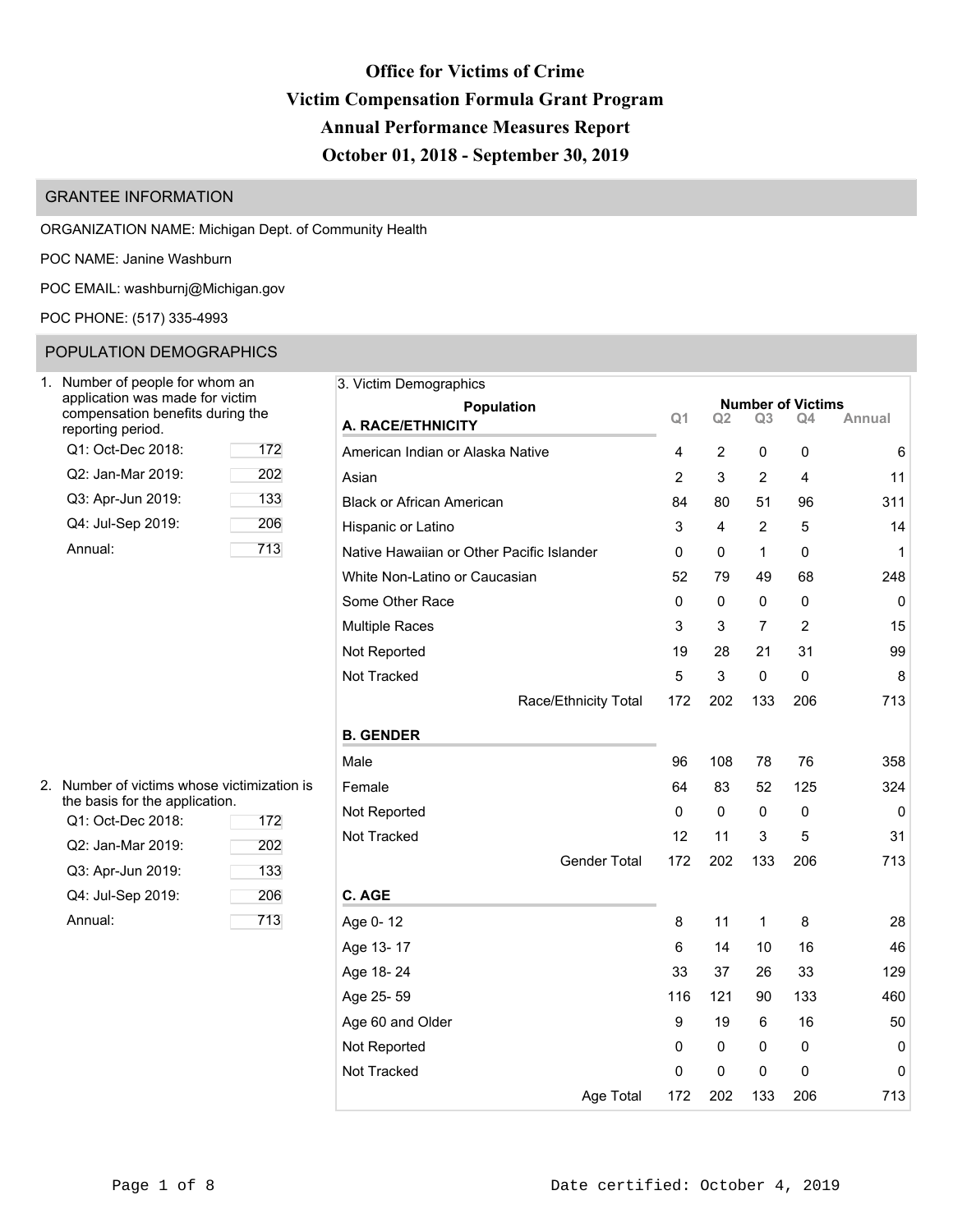### PERFORMANCE MEASURES

4. Based on your program's general procedure, indicate if

Q1: Oct-Dec 2018:

Only one application is usually counted per crime

Q2: Jan-Mar 2019:

Only one application is usually counted per crime

Q3: Apr-Jun 2019:

Only one application is usually counted per crime

Q4: Jul-Sep 2019:

Only one application is usually counted per crime

# 5. Number of new applications **received** during

| the reporting period |     |
|----------------------|-----|
| Q1: Oct-Dec 2018:    | 172 |
| Q2: Jan-Mar 2019:    | 202 |
| Q3: Apr-Jun 2019:    | 133 |
| Q4: Jul-Sep 2019:    | 206 |
| Annual:              | 713 |

## 6. Number of applications **approved** during the

| reporting period. |     |
|-------------------|-----|
| Q1: Oct-Dec 2018: | 172 |
| Q2: Jan-Mar 2019: | 202 |
| Q3: Apr-Jun 2019: | 133 |
| Q4: Jul-Sep 2019: | 206 |
| Annual:           | 713 |

#### 7. Number of applications **denied/closed**. (i.e., applications that were not approved) during the reporting period.

| Q1: Oct-Dec 2018: | 61  |
|-------------------|-----|
| Q2: Jan-Mar 2019: | 82  |
| Q3: Apr-Jun 2019: | 49  |
| Q4: Jul-Sep 2019: | 64  |
| Annual:           | 256 |

## Reason(s) for denial or close status applicable for the reporting period:

| <b>Population</b>                                                                                                         |    |                               |    |               | <b>Number of Victims</b> |
|---------------------------------------------------------------------------------------------------------------------------|----|-------------------------------|----|---------------|--------------------------|
|                                                                                                                           |    | Q <sub>2</sub> Q <sub>3</sub> |    | <b>Q4</b>     | Annual                   |
| A. Application not filed within time limit                                                                                | 1  | 0                             | 0  | 1             | 2                        |
| B. Failure to report to police                                                                                            | 0  | 1                             | 0  | 0             | 1                        |
| C. Failure to cooperate with law enforcement,<br>victim/witness coordinator, and/or other official<br>required by program |    | 5 20                          | 3  | 6             | 34                       |
| D. Incomplete information                                                                                                 | 10 | 0                             |    | $10 \quad 12$ | 32                       |
| E. Contributory misconduct                                                                                                | 0  | 11                            | 8  | 7             | 26                       |
| F. Ineligible crime                                                                                                       | 30 | 7                             | 13 | 16            | 66                       |
| G. Ineligible application                                                                                                 | 15 | 43                            |    | 15 22         | 95                       |
| Other                                                                                                                     |    | O                             |    |               | 0                        |
| Denial explanation:                                                                                                       |    |                               |    |               |                          |

#### 8. Number of applications received for Sexual Assault Forensic Examinations during the reporting period

| Q1: Oct-Dec 2018: | 506   |
|-------------------|-------|
| Q2: Jan-Mar 2019: | 525   |
| Q3: Apr-Jun 2019: | 552   |
| Q4: Jul-Sep 2019: | 2,221 |
| Annual:           | 3,804 |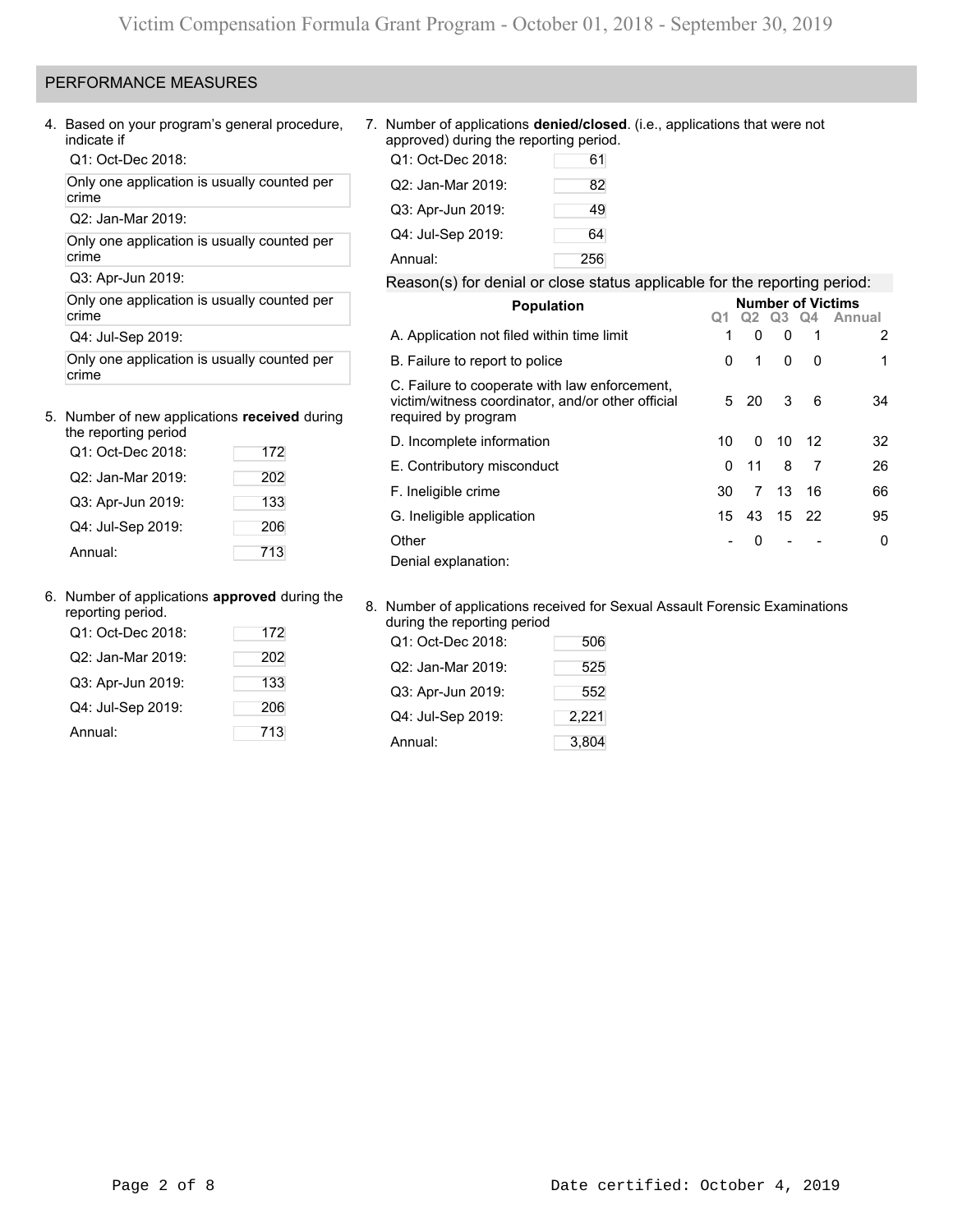| PAYMENT STATISTICS BY CRIME TYPE                                                                                                                    |                                                                                                                                                                                                                                                                                                                                                                                                                                                                                                                                                                                                                                                                                                                                                                                                                               | Qtr:1                                                           |                      |                   |                  |                |                                              |               |            |                         |                                        |           |                           |                                               |                                                                                                                                                     |                                                                                                                                                                                    |                                                                                                                                                             |                                                                                                                                                                  |                                                                                                                                    |
|-----------------------------------------------------------------------------------------------------------------------------------------------------|-------------------------------------------------------------------------------------------------------------------------------------------------------------------------------------------------------------------------------------------------------------------------------------------------------------------------------------------------------------------------------------------------------------------------------------------------------------------------------------------------------------------------------------------------------------------------------------------------------------------------------------------------------------------------------------------------------------------------------------------------------------------------------------------------------------------------------|-----------------------------------------------------------------|----------------------|-------------------|------------------|----------------|----------------------------------------------|---------------|------------|-------------------------|----------------------------------------|-----------|---------------------------|-----------------------------------------------|-----------------------------------------------------------------------------------------------------------------------------------------------------|------------------------------------------------------------------------------------------------------------------------------------------------------------------------------------|-------------------------------------------------------------------------------------------------------------------------------------------------------------|------------------------------------------------------------------------------------------------------------------------------------------------------------------|------------------------------------------------------------------------------------------------------------------------------------|
|                                                                                                                                                     |                                                                                                                                                                                                                                                                                                                                                                                                                                                                                                                                                                                                                                                                                                                                                                                                                               |                                                                 |                      |                   |                  |                | <b>EXPENSE TYPES PAID (in dollars)</b>       |               |            |                         |                                        |           |                           |                                               |                                                                                                                                                     | <b>TYPES OF VICTIMIZATIONS</b><br><b>RELATED TO A CRIME TYPE</b>                                                                                                                   |                                                                                                                                                             |                                                                                                                                                                  |                                                                                                                                    |
| <b>TYPES OF CRIME</b>                                                                                                                               |                                                                                                                                                                                                                                                                                                                                                                                                                                                                                                                                                                                                                                                                                                                                                                                                                               | During<br>$\overline{a}$<br>ting<br>Repor<br><b>otal</b><br>the | Crime Scene Clean Up | Care<br>Dependent | Economic Support | Funeral Burial | except<br>Medical/Dental (<br>mental health) | Mental Health | Relocation | Services<br>Replacement | Forensic<br>Assault<br>Sexual<br>Exams | Travel    | explain)<br>Other (please | Crime<br>this<br>for<br>Paid<br>Total<br>Type | f Applications<br>b Bullying that<br>During the<br>Period<br>Jer of<br><b>Paid</b><br>Paid<br>pring<br>Number<br>Related t<br>were Pai<br>Reporting | Applications<br>o Domestic<br>Ily Violence<br>Paid During<br>ting Period<br>ated to Dom<br>Family Vice -<br>were Paid I<br>৳<br>Repor<br>Number<br>Related<br>and Farm<br>횽<br>the | ' Applications<br>Elder<br>that<br>g the<br>glect the<br>During<br>ber of<br>ied to I<br>se/Neg<br>Paid I<br>Number<br>Related<br>Abuse/N<br>Were<br>Report | <b>Applications</b><br>Hate Crimes<br>it were Paid During<br>Beporting Period<br>$\overline{5}$ $\overline{2}$<br>that were<br>the Report<br>Number<br>Related 1 | Applications<br>Curing the<br>مطبع Period<br>مطبعہ Period<br>e q<br>Number of<br>Related to<br>Violence<br>Paid Durin<br>Reporting |
| Arson                                                                                                                                               |                                                                                                                                                                                                                                                                                                                                                                                                                                                                                                                                                                                                                                                                                                                                                                                                                               | $\mathbf{1}$                                                    | <b>NT</b>            | <b>NT</b>         | <b>NT</b>        | <b>NT</b>      | <b>NT</b>                                    | <b>NT</b>     | <b>NT</b>  | <b>NT</b>               |                                        | <b>NT</b> | \$1,295                   | \$1,295                                       | <b>NT</b>                                                                                                                                           | $\mathbf 0$                                                                                                                                                                        | <b>NT</b>                                                                                                                                                   | <b>NT</b>                                                                                                                                                        | <b>NT</b>                                                                                                                          |
| Assault                                                                                                                                             |                                                                                                                                                                                                                                                                                                                                                                                                                                                                                                                                                                                                                                                                                                                                                                                                                               | 70                                                              | <b>NT</b>            | ΝT                | <b>NT</b>        | ΝT             | <b>NT</b>                                    | <b>NT</b>     | <b>NT</b>  | <b>NT</b>               |                                        | <b>NT</b> | \$225,802                 | \$225,802                                     | <b>NT</b>                                                                                                                                           | 15                                                                                                                                                                                 | <b>NT</b>                                                                                                                                                   | <b>NT</b>                                                                                                                                                        | <b>NT</b>                                                                                                                          |
| Burglary                                                                                                                                            |                                                                                                                                                                                                                                                                                                                                                                                                                                                                                                                                                                                                                                                                                                                                                                                                                               |                                                                 |                      |                   |                  |                |                                              |               |            |                         |                                        |           |                           |                                               |                                                                                                                                                     |                                                                                                                                                                                    |                                                                                                                                                             |                                                                                                                                                                  |                                                                                                                                    |
| <b>Child Physical Abuse/Neglect</b>                                                                                                                 |                                                                                                                                                                                                                                                                                                                                                                                                                                                                                                                                                                                                                                                                                                                                                                                                                               |                                                                 |                      |                   |                  |                |                                              |               |            |                         |                                        |           |                           |                                               |                                                                                                                                                     |                                                                                                                                                                                    |                                                                                                                                                             |                                                                                                                                                                  |                                                                                                                                    |
| Child Pornography                                                                                                                                   |                                                                                                                                                                                                                                                                                                                                                                                                                                                                                                                                                                                                                                                                                                                                                                                                                               |                                                                 |                      |                   |                  |                |                                              |               |            |                         |                                        |           |                           |                                               |                                                                                                                                                     |                                                                                                                                                                                    |                                                                                                                                                             |                                                                                                                                                                  |                                                                                                                                    |
| <b>Child Sexual Abuse</b>                                                                                                                           |                                                                                                                                                                                                                                                                                                                                                                                                                                                                                                                                                                                                                                                                                                                                                                                                                               | 9                                                               | NT                   | NT                | <b>NT</b>        | NT             | <b>NT</b>                                    | <b>NT</b>     | <b>NT</b>  | NT                      | <b>NT</b>                              | NT        | \$9,648                   | \$9,648                                       | <b>NT</b>                                                                                                                                           | $\overline{0}$                                                                                                                                                                     |                                                                                                                                                             | <b>NT</b>                                                                                                                                                        | <b>NT</b>                                                                                                                          |
| <b>DUI/DWI</b>                                                                                                                                      |                                                                                                                                                                                                                                                                                                                                                                                                                                                                                                                                                                                                                                                                                                                                                                                                                               | 1                                                               | NT                   | NT                | <b>NT</b>        | <b>NT</b>      | <b>NT</b>                                    | <b>NT</b>     | <b>NT</b>  | NT                      |                                        | <b>NT</b> | \$8,400                   | \$8,400                                       | <b>NT</b>                                                                                                                                           | $\overline{0}$                                                                                                                                                                     | <b>NT</b>                                                                                                                                                   | <b>NT</b>                                                                                                                                                        | <b>NT</b>                                                                                                                          |
| Fraud/Financial Crimes                                                                                                                              |                                                                                                                                                                                                                                                                                                                                                                                                                                                                                                                                                                                                                                                                                                                                                                                                                               |                                                                 |                      |                   |                  |                |                                              |               |            |                         |                                        |           |                           |                                               |                                                                                                                                                     |                                                                                                                                                                                    |                                                                                                                                                             |                                                                                                                                                                  |                                                                                                                                    |
| Homicide                                                                                                                                            |                                                                                                                                                                                                                                                                                                                                                                                                                                                                                                                                                                                                                                                                                                                                                                                                                               | 48                                                              | <b>NT</b>            | <b>NT</b>         | <b>NT</b>        | <b>NT</b>      | <b>NT</b>                                    | <b>NT</b>     | NT         | NT                      |                                        | <b>NT</b> | \$171,977                 | \$171,977                                     | <b>NT</b>                                                                                                                                           | $\overline{2}$                                                                                                                                                                     | <b>NT</b>                                                                                                                                                   | <b>NT</b>                                                                                                                                                        | <b>NT</b>                                                                                                                          |
| Human Trafficking                                                                                                                                   |                                                                                                                                                                                                                                                                                                                                                                                                                                                                                                                                                                                                                                                                                                                                                                                                                               | 3                                                               | <b>NT</b>            | <b>NT</b>         | <b>NT</b>        | <b>NT</b>      | NT                                           | <b>NT</b>     | NT         | NT                      |                                        | <b>NT</b> | \$13,094                  | \$13,094                                      | NT                                                                                                                                                  | $\overline{2}$                                                                                                                                                                     | <b>NT</b>                                                                                                                                                   | NT                                                                                                                                                               | <b>NT</b>                                                                                                                          |
| Kidnapping                                                                                                                                          |                                                                                                                                                                                                                                                                                                                                                                                                                                                                                                                                                                                                                                                                                                                                                                                                                               |                                                                 |                      |                   |                  |                |                                              |               |            |                         |                                        |           |                           |                                               |                                                                                                                                                     |                                                                                                                                                                                    |                                                                                                                                                             |                                                                                                                                                                  |                                                                                                                                    |
| <b>Other Vehicular Crimes</b>                                                                                                                       |                                                                                                                                                                                                                                                                                                                                                                                                                                                                                                                                                                                                                                                                                                                                                                                                                               | 3                                                               | <b>NT</b>            | ΝT                | ΝT               | NT             | NT                                           | NT            | NT         | <b>NT</b>               |                                        | <b>NT</b> | \$8,408                   | \$8,408                                       | NT                                                                                                                                                  | $\overline{0}$                                                                                                                                                                     | <b>NT</b>                                                                                                                                                   | <b>NT</b>                                                                                                                                                        | <b>NT</b>                                                                                                                          |
| Robbery                                                                                                                                             |                                                                                                                                                                                                                                                                                                                                                                                                                                                                                                                                                                                                                                                                                                                                                                                                                               | $\overline{2}$                                                  | <b>NT</b>            | <b>NT</b>         | <b>NT</b>        | ΝT             | NT                                           | <b>NT</b>     | <b>NT</b>  | <b>NT</b>               |                                        | <b>NT</b> | \$25,599                  | \$25,599                                      | <b>NT</b>                                                                                                                                           | 0                                                                                                                                                                                  | <b>NT</b>                                                                                                                                                   | <b>NT</b>                                                                                                                                                        | <b>NT</b>                                                                                                                          |
| <b>Sexual Assault</b>                                                                                                                               |                                                                                                                                                                                                                                                                                                                                                                                                                                                                                                                                                                                                                                                                                                                                                                                                                               | 522                                                             | ΝT                   | ΝT                | <b>NT</b>        | ΝT             | NT                                           | <b>NT</b>     | ΝT         | <b>NT</b>               | \$246,879                              | <b>NT</b> | \$38,495                  | \$285,374                                     | <b>NT</b>                                                                                                                                           | $\overline{3}$                                                                                                                                                                     | <b>NT</b>                                                                                                                                                   | <b>NT</b>                                                                                                                                                        | <b>NT</b>                                                                                                                          |
| Stalking                                                                                                                                            |                                                                                                                                                                                                                                                                                                                                                                                                                                                                                                                                                                                                                                                                                                                                                                                                                               |                                                                 |                      |                   |                  |                |                                              |               |            |                         |                                        |           |                           |                                               |                                                                                                                                                     |                                                                                                                                                                                    |                                                                                                                                                             |                                                                                                                                                                  |                                                                                                                                    |
| Terrorism                                                                                                                                           |                                                                                                                                                                                                                                                                                                                                                                                                                                                                                                                                                                                                                                                                                                                                                                                                                               |                                                                 |                      |                   |                  |                |                                              |               |            |                         |                                        |           |                           |                                               |                                                                                                                                                     |                                                                                                                                                                                    |                                                                                                                                                             |                                                                                                                                                                  |                                                                                                                                    |
| Total                                                                                                                                               |                                                                                                                                                                                                                                                                                                                                                                                                                                                                                                                                                                                                                                                                                                                                                                                                                               | 659                                                             | <b>NT</b>            | <b>NT</b>         | <b>NT</b>        | <b>NT</b>      | <b>NT</b>                                    | <b>NT</b>     | <b>NT</b>  | <b>NT</b>               | \$246,879                              | <b>NT</b> | \$502,718                 | \$749,597                                     | <b>NT</b>                                                                                                                                           | 22                                                                                                                                                                                 | <b>NT</b>                                                                                                                                                   | <b>NT</b>                                                                                                                                                        | <b>NT</b>                                                                                                                          |
| * Other expense explanations                                                                                                                        |                                                                                                                                                                                                                                                                                                                                                                                                                                                                                                                                                                                                                                                                                                                                                                                                                               |                                                                 |                      |                   |                  |                |                                              |               |            |                         |                                        |           |                           |                                               |                                                                                                                                                     |                                                                                                                                                                                    |                                                                                                                                                             |                                                                                                                                                                  |                                                                                                                                    |
| Arson<br>Assault<br>Child Sexual Abuse<br><b>DUI/DWI</b><br>Homicide<br>Human Trafficking<br>Other Vehicular<br>Crimes<br>Robbery<br>Sexual Assault | OUR CURRENT SYSTEM DOES NOT ALLOW US TO BREAK DOWN PAYMENTS, THIS IS THE TOTAL AMOUNT<br>OUR CURRENT SYSTEM DOES NOT ALLOW US TO BREAK DOWN PAYMENTS, THIS IS THE TOTAL AMOUNT<br>OUR CURRENT SYSTEM DOES NOT ALLOW US TO BREAK DOWN PAYMENTS, THIS IS THE TOTAL AMOUNT<br>OUR CURRENT SYSTEM DOES NOT ALLOW US TO BREAK DOWN PAYMENTS, THIS IS THE TOTAL AMOUNT<br>OUR CURRENT SYSTEM DOES NOT ALLOW US TO BREAK DOWN PAYMENTS, THIS IS THE TOTAL AMOUNT<br>OUR CURRENT SYSTEM DOES NOT ALLOW US TO BREAK DOWN PAYMENTS, THIS IS THE TOTAL AMOUNT<br>OUR CURRENT SYSTEM DOES NOT ALLOW US TO BREAK DOWN PAYMENTS, THIS IS THE TOTAL AMOUNT<br>OUR CURRENT SYSTEM DOES NOT ALLOW US TO BREAK DOWN PAYMENTS, THIS IS THE TOTAL AMOUNT<br>OUR CURRENT SYSTEM DOES NOT ALLOW US TO BREAK DOWN PAYMENTS, THIS IS THE TOTAL AMOUNT |                                                                 |                      |                   |                  |                |                                              |               |            |                         |                                        |           |                           |                                               |                                                                                                                                                     |                                                                                                                                                                                    |                                                                                                                                                             |                                                                                                                                                                  |                                                                                                                                    |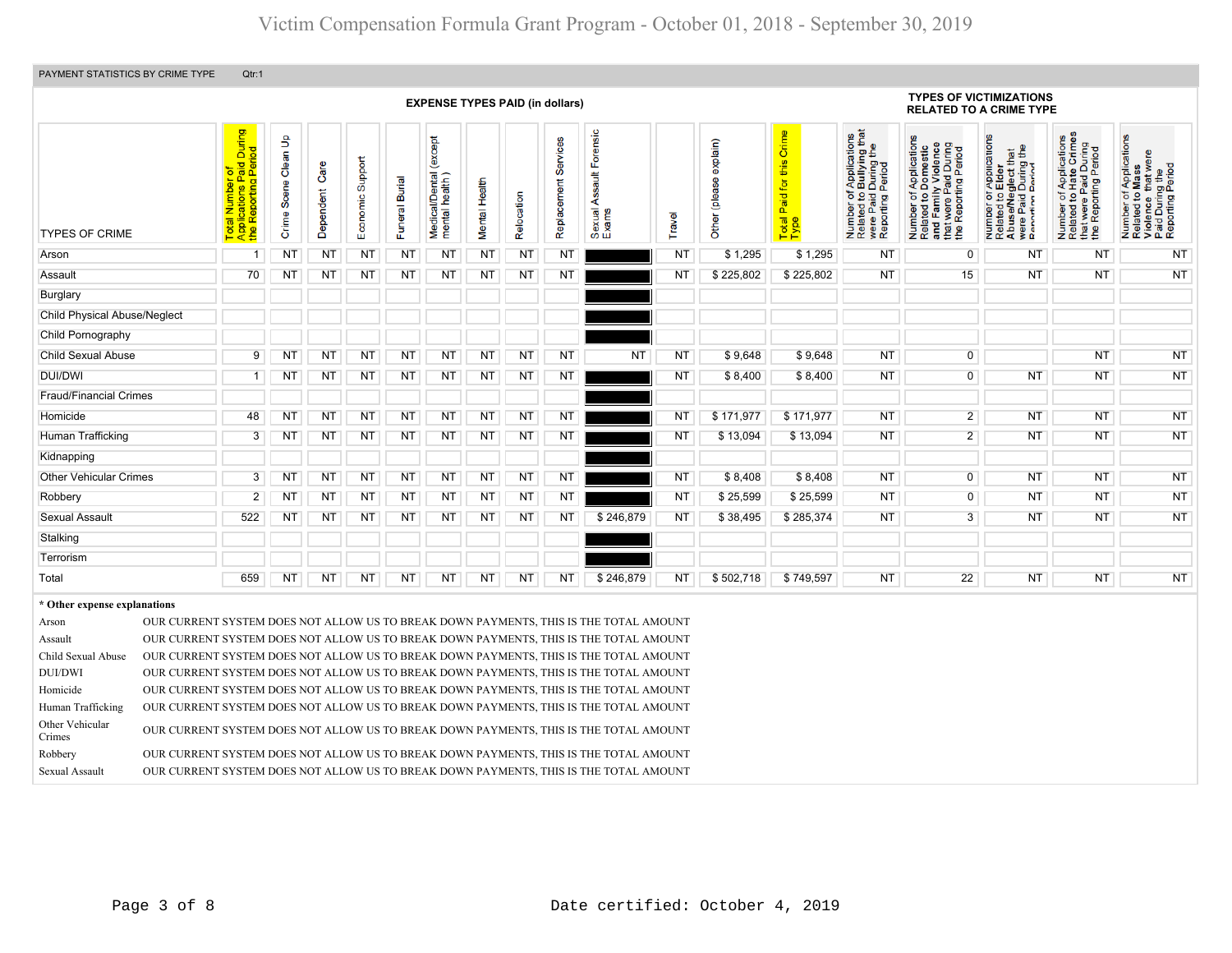## Victim Compensation Formula Grant Program - October 01, 2018 - September 30, 2019

| PAYMENT STATISTICS BY CRIME TYPE                                                        | Qtr:2                                 |                      |                   |                  |                |                                              |               |            |                         |                                                                                                                                                                                                                                                                                                                                                                                                                                                                                         |           |                           |                                         |                                                                                                                                           |                                                                                                                                                            |                                                                                                                                        |                                                                                                   |                                                                                                                               |
|-----------------------------------------------------------------------------------------|---------------------------------------|----------------------|-------------------|------------------|----------------|----------------------------------------------|---------------|------------|-------------------------|-----------------------------------------------------------------------------------------------------------------------------------------------------------------------------------------------------------------------------------------------------------------------------------------------------------------------------------------------------------------------------------------------------------------------------------------------------------------------------------------|-----------|---------------------------|-----------------------------------------|-------------------------------------------------------------------------------------------------------------------------------------------|------------------------------------------------------------------------------------------------------------------------------------------------------------|----------------------------------------------------------------------------------------------------------------------------------------|---------------------------------------------------------------------------------------------------|-------------------------------------------------------------------------------------------------------------------------------|
|                                                                                         |                                       |                      |                   |                  |                | <b>EXPENSE TYPES PAID (in dollars)</b>       |               |            |                         |                                                                                                                                                                                                                                                                                                                                                                                                                                                                                         |           |                           |                                         |                                                                                                                                           | <b>TYPES OF VICTIMIZATIONS</b><br><b>RELATED TO A CRIME TYPE</b>                                                                                           |                                                                                                                                        |                                                                                                   |                                                                                                                               |
| <b>TYPES OF CRIME</b>                                                                   | During<br>a.<br>$\sigma$<br>otal<br>⋖ | Crime Scene Clean Up | Care<br>Dependent | Economic Support | Funeral Burial | except<br>Medical/Dental (<br>mental health) | Mental Health | Relocation | Services<br>Replacement | Forensic<br>Assault<br>Sexual                                                                                                                                                                                                                                                                                                                                                                                                                                                           | Travel    | explain)<br>Other (please | Crime<br>Paid for this<br>Total<br>Type | of Applications<br>b Bullying that<br>1 During the<br>I Period<br>Number of <i>i</i><br>Related to <b>E</b><br>were Paid L<br>Reporting P | f Applications<br>Domestic<br>ly Violence<br>During<br>۵<br>Number of App<br>Related to Dom<br>and Family Vice<br>that were Paid I<br>ting<br>Repor<br>the | r Applications<br>Elder<br>Number or Applications<br>Related to Elder<br>AbuseMeglect that<br>were Paid During the<br>Renorting Period | Number of Applications<br>Related to Hate Crimes<br>that were Paid During<br>the Reporting Period | Applications<br>Mass<br>Number of Application<br>Related to Mass<br>Violence that were<br>Paid During the<br>Reporting Period |
| Arson                                                                                   |                                       |                      |                   |                  |                |                                              |               |            |                         |                                                                                                                                                                                                                                                                                                                                                                                                                                                                                         |           |                           |                                         |                                                                                                                                           |                                                                                                                                                            |                                                                                                                                        |                                                                                                   |                                                                                                                               |
| Assault                                                                                 | 89                                    | <b>NT</b>            | NT                | <b>NT</b>        | ΝT             | <b>NT</b>                                    | ΝT            | NT         | <b>NT</b>               |                                                                                                                                                                                                                                                                                                                                                                                                                                                                                         | <b>NT</b> | \$316,308                 | \$316,308                               | <b>NT</b>                                                                                                                                 | 21                                                                                                                                                         | <b>NT</b>                                                                                                                              | <b>NT</b>                                                                                         | <b>NT</b>                                                                                                                     |
| Burglary                                                                                |                                       |                      |                   |                  |                |                                              |               |            |                         |                                                                                                                                                                                                                                                                                                                                                                                                                                                                                         |           |                           |                                         |                                                                                                                                           |                                                                                                                                                            |                                                                                                                                        |                                                                                                   |                                                                                                                               |
| <b>Child Physical Abuse/Neglect</b>                                                     | -1                                    | <b>NT</b>            | <b>NT</b>         | <b>NT</b>        | <b>NT</b>      | <b>NT</b>                                    | NT            | <b>NT</b>  | NT                      |                                                                                                                                                                                                                                                                                                                                                                                                                                                                                         | <b>NT</b> | \$300                     | \$300                                   | <b>NT</b>                                                                                                                                 | $\overline{0}$                                                                                                                                             |                                                                                                                                        | <b>NT</b>                                                                                         | <b>NT</b>                                                                                                                     |
| Child Pornography                                                                       |                                       |                      |                   |                  |                |                                              |               |            |                         |                                                                                                                                                                                                                                                                                                                                                                                                                                                                                         |           |                           |                                         |                                                                                                                                           |                                                                                                                                                            |                                                                                                                                        |                                                                                                   |                                                                                                                               |
| <b>Child Sexual Abuse</b>                                                               | 13                                    | <b>NT</b>            | NT                | <b>NT</b>        | <b>NT</b>      | <b>NT</b>                                    | <b>NT</b>     | NT         | <b>NT</b>               | <b>NT</b>                                                                                                                                                                                                                                                                                                                                                                                                                                                                               | NT        | \$6,957                   | \$6,957                                 | <b>NT</b>                                                                                                                                 | $\overline{1}$                                                                                                                                             |                                                                                                                                        | <b>NT</b>                                                                                         | NT                                                                                                                            |
| <b>DUI/DWI</b>                                                                          | 3                                     | NT                   | NT                | <b>NT</b>        | NT             | NT                                           | ΝT            | NT         | NT                      |                                                                                                                                                                                                                                                                                                                                                                                                                                                                                         | <b>NT</b> | \$9,900                   | \$9,900                                 | <b>NT</b>                                                                                                                                 | $\mathbf 0$                                                                                                                                                | NT                                                                                                                                     | <b>NT</b>                                                                                         | NT                                                                                                                            |
| <b>Fraud/Financial Crimes</b>                                                           |                                       |                      |                   |                  |                |                                              |               |            |                         |                                                                                                                                                                                                                                                                                                                                                                                                                                                                                         |           |                           |                                         |                                                                                                                                           |                                                                                                                                                            |                                                                                                                                        |                                                                                                   |                                                                                                                               |
| Homicide                                                                                | 47                                    | <b>NT</b>            | <b>NT</b>         | <b>NT</b>        | <b>NT</b>      | <b>NT</b>                                    | <b>NT</b>     | <b>NT</b>  | <b>NT</b>               |                                                                                                                                                                                                                                                                                                                                                                                                                                                                                         | <b>NT</b> | \$153,507                 | \$153,507                               | <b>NT</b>                                                                                                                                 | $\overline{0}$                                                                                                                                             | <b>NT</b>                                                                                                                              | <b>NT</b>                                                                                         | <b>NT</b>                                                                                                                     |
| Human Trafficking                                                                       |                                       |                      |                   |                  |                |                                              |               |            |                         |                                                                                                                                                                                                                                                                                                                                                                                                                                                                                         |           |                           |                                         |                                                                                                                                           |                                                                                                                                                            |                                                                                                                                        |                                                                                                   |                                                                                                                               |
| Kidnapping                                                                              | $\overline{1}$                        | <b>NT</b>            | NT                | ΝT               | NT             | NT                                           | <b>NT</b>     | NT         | <b>NT</b>               |                                                                                                                                                                                                                                                                                                                                                                                                                                                                                         | <b>NT</b> | \$2,555                   | \$2,555                                 | <b>NT</b>                                                                                                                                 | $\overline{0}$                                                                                                                                             | <b>NT</b>                                                                                                                              | <b>NT</b>                                                                                         | <b>NT</b>                                                                                                                     |
| <b>Other Vehicular Crimes</b>                                                           | $\overline{2}$                        | <b>NT</b>            | <b>NT</b>         | <b>NT</b>        | <b>NT</b>      | <b>NT</b>                                    | <b>NT</b>     | <b>NT</b>  | <b>NT</b>               |                                                                                                                                                                                                                                                                                                                                                                                                                                                                                         | <b>NT</b> | \$5,210                   | \$5,210                                 | <b>NT</b>                                                                                                                                 | $\overline{0}$                                                                                                                                             | <b>NT</b>                                                                                                                              | NT                                                                                                | <b>NT</b>                                                                                                                     |
| Robbery                                                                                 | $\overline{7}$                        | <b>NT</b>            | <b>NT</b>         | <b>NT</b>        | NT             | NT                                           | <b>NT</b>     | NT         | <b>NT</b>               |                                                                                                                                                                                                                                                                                                                                                                                                                                                                                         | <b>NT</b> | \$37,139                  | \$37,139                                | <b>NT</b>                                                                                                                                 | $\mathbf 0$                                                                                                                                                | NT                                                                                                                                     | <b>NT</b>                                                                                         | <b>NT</b>                                                                                                                     |
| <b>Sexual Assault</b>                                                                   | $\overline{7}$                        | <b>NT</b>            | <b>NT</b>         | <b>NT</b>        | <b>NT</b>      | <b>NT</b>                                    | <b>NT</b>     | <b>NT</b>  | <b>NT</b>               | \$287,897                                                                                                                                                                                                                                                                                                                                                                                                                                                                               | <b>NT</b> | \$2,541                   | \$290,438                               | <b>NT</b>                                                                                                                                 | $\overline{0}$                                                                                                                                             | <b>NT</b>                                                                                                                              | <b>NT</b>                                                                                         | <b>NT</b>                                                                                                                     |
| Stalking                                                                                |                                       |                      |                   |                  |                |                                              |               |            |                         |                                                                                                                                                                                                                                                                                                                                                                                                                                                                                         |           |                           |                                         |                                                                                                                                           |                                                                                                                                                            |                                                                                                                                        |                                                                                                   |                                                                                                                               |
| Terrorism                                                                               |                                       |                      |                   |                  |                |                                              |               |            |                         |                                                                                                                                                                                                                                                                                                                                                                                                                                                                                         |           |                           |                                         |                                                                                                                                           |                                                                                                                                                            |                                                                                                                                        |                                                                                                   |                                                                                                                               |
| Total                                                                                   | 170                                   | <b>NT</b>            | <b>NT</b>         | <b>NT</b>        | <b>NT</b>      | <b>NT</b>                                    | ΝT            | <b>NT</b>  | <b>NT</b>               | \$287,897                                                                                                                                                                                                                                                                                                                                                                                                                                                                               | <b>NT</b> | \$534,417                 | \$822,314                               | <b>NT</b>                                                                                                                                 | 22                                                                                                                                                         | <b>NT</b>                                                                                                                              | <b>NT</b>                                                                                         | <b>NT</b>                                                                                                                     |
| * Other expense explanations                                                            |                                       |                      |                   |                  |                |                                              |               |            |                         |                                                                                                                                                                                                                                                                                                                                                                                                                                                                                         |           |                           |                                         |                                                                                                                                           |                                                                                                                                                            |                                                                                                                                        |                                                                                                   |                                                                                                                               |
| Assault<br>Child Physical<br>Abuse/Neglect<br>Child Sexual Abuse<br>DUI/DWI<br>Homicide |                                       |                      |                   |                  |                |                                              |               |            |                         | OUR CURRENT SYSTEM DOES NOT ALLOW US TO BREAK DOWN PAYMENTS. THIS IS THE TOTAL AMOUNT PAID.<br>OUR CURRENT SYSTEM DOES NOT ALLOW US TO BREAK DOWN PAYMENTS. THIS IS THE TOTAL AMOUNT PAID.<br>OUR CURRENT SYSTEM DOES NOT ALLOW US TO BREAK DOWN PAYMENTS. THIS IS THE TOTAL AMOUNT PAID.<br>OUR CURRENT SYSTEM DOES NOT ALLOW US TO BREAK DOWN PAYMENTS. THIS IS THE TOTAL AMOUNT PAID.<br>OUR CURRENT SYSTEM DOES NOT ALLOW US TO BREAK DOWN PAYMENTS. THIS IS THE TOTAL AMOUNT PAID. |           |                           |                                         |                                                                                                                                           |                                                                                                                                                            |                                                                                                                                        |                                                                                                   |                                                                                                                               |
| Kidnapping                                                                              |                                       |                      |                   |                  |                |                                              |               |            |                         | OUR CURRENT SYSTEM DOES NOT ALLOW US TO BREAK DOWN PAYMENTS. THIS IS THE TOTAL AMOUNT PAID.                                                                                                                                                                                                                                                                                                                                                                                             |           |                           |                                         |                                                                                                                                           |                                                                                                                                                            |                                                                                                                                        |                                                                                                   |                                                                                                                               |

Other Vehicular OUR CURRENT SYSTEM DOES NOT ALLOW US TO BREAK DOWN PAYMENTS. THIS IS THE TOTAL AMOUNT PAID.

Robbery OUR CURRENT SYSTEM DOES NOT ALLOW US TO BREAK DOWN PAYMENTS. THIS IS THE TOTAL AMOUNT PAID. Sexual Assault OUR CURRENT SYSTEM DOES NOT ALLOW US TO BREAK DOWN PAYMENTS. THIS IS THE TOTAL AMOUNT PAID.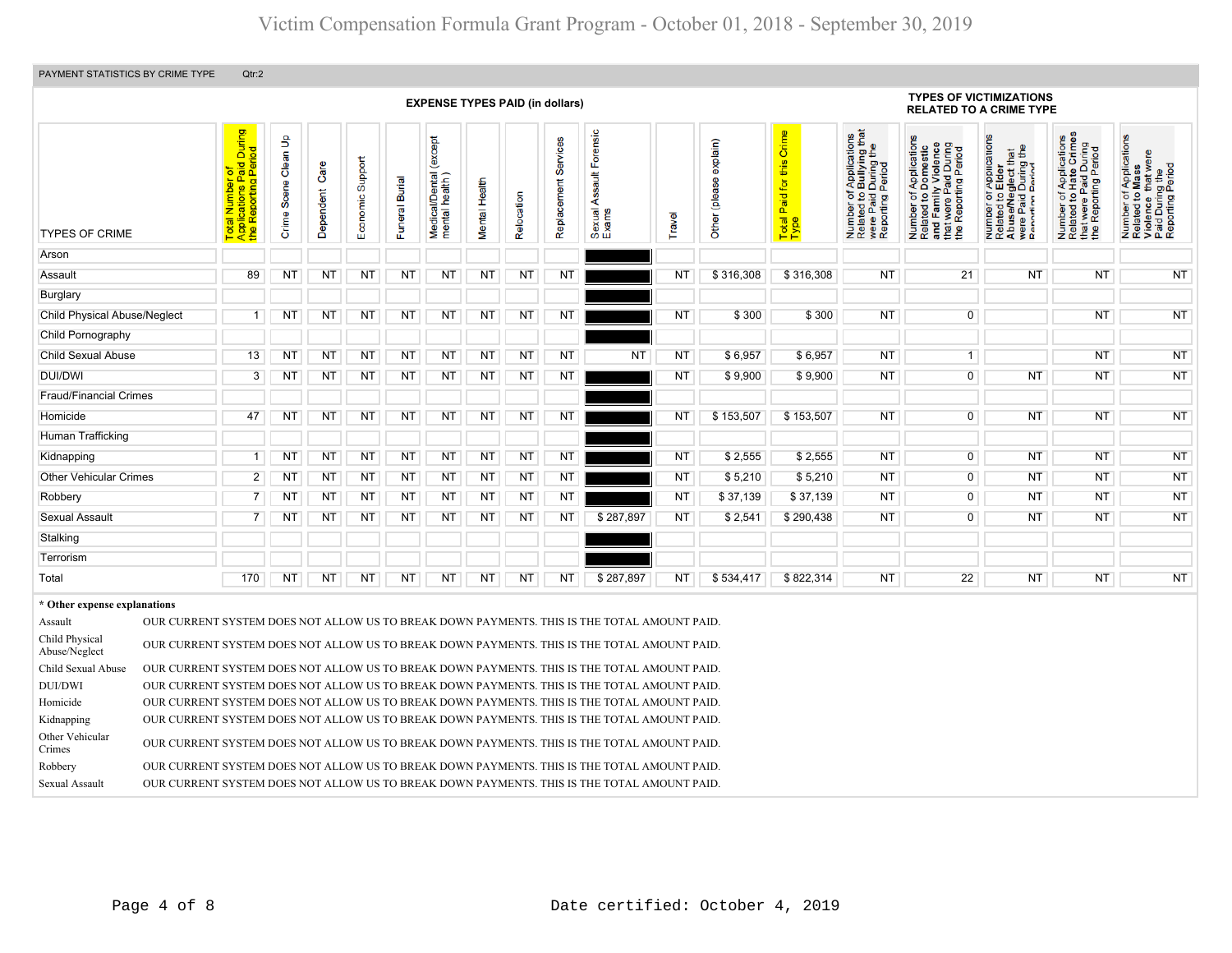## Victim Compensation Formula Grant Program - October 01, 2018 - September 30, 2019

|                                                                                                                                                                                                                           |                                                                   |                            |                   |                  |                | <b>EXPENSE TYPES PAID (in dollars)</b>       |               |            |                         |                                                                                                                                                                                                                                                                                                                                                                                                                                                                                    |           |                        |                                      |                                                                                                                                       | <b>TYPES OF VICTIMIZATIONS</b><br><b>RELATED TO A CRIME TYPE</b>                                                                                                        |                                                                                                                                                                                                 |                                                                                                                                          |                                                                                                        |
|---------------------------------------------------------------------------------------------------------------------------------------------------------------------------------------------------------------------------|-------------------------------------------------------------------|----------------------------|-------------------|------------------|----------------|----------------------------------------------|---------------|------------|-------------------------|------------------------------------------------------------------------------------------------------------------------------------------------------------------------------------------------------------------------------------------------------------------------------------------------------------------------------------------------------------------------------------------------------------------------------------------------------------------------------------|-----------|------------------------|--------------------------------------|---------------------------------------------------------------------------------------------------------------------------------------|-------------------------------------------------------------------------------------------------------------------------------------------------------------------------|-------------------------------------------------------------------------------------------------------------------------------------------------------------------------------------------------|------------------------------------------------------------------------------------------------------------------------------------------|--------------------------------------------------------------------------------------------------------|
| <b>TYPES OF CRIME</b>                                                                                                                                                                                                     | During<br>iod<br>호<br>plications Paid<br>Reporting Peri<br>육<br>ぉ | Clean Up<br>Scene<br>Crime | Care<br>Dependent | Economic Support | Funeral Burial | except<br>Medical/Dental (<br>mental health) | Mental Health | Relocation | Services<br>Replacement | Forensic<br>Assault<br>Sexual<br>Exams                                                                                                                                                                                                                                                                                                                                                                                                                                             | Travel    | Other (please explain) | Paid for this Crime<br>Total<br>Type | of Applications<br>b Bullying that<br>I Period<br>I Period<br>Number of <i>i</i><br>Related to <b>E</b><br>were Paid L<br>Reporting P | f Applications<br>Domestic<br>omestic<br>Violence<br>During<br>Period<br>Number of Appl<br>Related to Dom<br>and Family Vic<br>that were Paid I<br>ting<br>Repor<br>the | Applications<br>Elder<br>₽<br><b>glect that</b><br>I During the<br>Period<br>$\overline{5}$ $\overline{2}$<br>Number of<br>Related to I<br>Abuse/Neg<br>were Paid<br>fine<br>fi<br>were<br>Repo | f Applications<br>Hate Crimes<br>During<br>were Paid During<br>Reporting Period<br>$\frac{1}{2}$<br>Number<br>Related t<br>that<br>the F | Number of Applications<br>Related to Mass<br>Violence that were<br>Paid During the<br>Reporting Period |
| Arson                                                                                                                                                                                                                     |                                                                   |                            |                   |                  |                |                                              |               |            |                         |                                                                                                                                                                                                                                                                                                                                                                                                                                                                                    |           |                        |                                      |                                                                                                                                       |                                                                                                                                                                         |                                                                                                                                                                                                 |                                                                                                                                          |                                                                                                        |
| Assault                                                                                                                                                                                                                   | 75                                                                | NT                         | NT                | NT               | ΝT             | ΝT                                           | ΝT            | ΝT         | <b>NT</b>               |                                                                                                                                                                                                                                                                                                                                                                                                                                                                                    | NT        | \$213,605              | \$213,605                            | <b>NT</b>                                                                                                                             | 15                                                                                                                                                                      | <b>NT</b>                                                                                                                                                                                       | NT.                                                                                                                                      | <b>NT</b>                                                                                              |
| <b>Burglary</b>                                                                                                                                                                                                           |                                                                   |                            |                   |                  |                |                                              |               |            |                         |                                                                                                                                                                                                                                                                                                                                                                                                                                                                                    |           |                        |                                      |                                                                                                                                       |                                                                                                                                                                         |                                                                                                                                                                                                 |                                                                                                                                          |                                                                                                        |
| <b>Child Physical Abuse/Neglect</b>                                                                                                                                                                                       |                                                                   |                            |                   |                  |                |                                              |               |            |                         |                                                                                                                                                                                                                                                                                                                                                                                                                                                                                    |           |                        |                                      |                                                                                                                                       |                                                                                                                                                                         |                                                                                                                                                                                                 |                                                                                                                                          |                                                                                                        |
| Child Pornography                                                                                                                                                                                                         |                                                                   |                            |                   |                  |                |                                              |               |            |                         |                                                                                                                                                                                                                                                                                                                                                                                                                                                                                    |           |                        |                                      |                                                                                                                                       |                                                                                                                                                                         |                                                                                                                                                                                                 |                                                                                                                                          |                                                                                                        |
| Child Sexual Abuse                                                                                                                                                                                                        | 8                                                                 | <b>NT</b>                  | N <sub>T</sub>    | <b>NT</b>        | N <sub>T</sub> | NT                                           | NT            | <b>NT</b>  | <b>NT</b>               | <b>NT</b>                                                                                                                                                                                                                                                                                                                                                                                                                                                                          | <b>NT</b> | \$5,391                | \$5,391                              | <b>NT</b>                                                                                                                             | $\overline{1}$                                                                                                                                                          |                                                                                                                                                                                                 | <b>NT</b>                                                                                                                                | <b>NT</b>                                                                                              |
| <b>DUI/DWI</b>                                                                                                                                                                                                            |                                                                   |                            |                   |                  |                |                                              |               |            |                         |                                                                                                                                                                                                                                                                                                                                                                                                                                                                                    |           |                        |                                      |                                                                                                                                       |                                                                                                                                                                         |                                                                                                                                                                                                 |                                                                                                                                          |                                                                                                        |
| <b>Fraud/Financial Crimes</b>                                                                                                                                                                                             |                                                                   |                            |                   |                  |                |                                              |               |            |                         |                                                                                                                                                                                                                                                                                                                                                                                                                                                                                    |           |                        |                                      |                                                                                                                                       |                                                                                                                                                                         |                                                                                                                                                                                                 |                                                                                                                                          |                                                                                                        |
| Homicide                                                                                                                                                                                                                  | 42                                                                | NT                         | NT                | <b>NT</b>        | NT             | NT                                           | ΝT            | NT         | <b>NT</b>               |                                                                                                                                                                                                                                                                                                                                                                                                                                                                                    | NT        | \$141,193              | \$141,193                            | <b>NT</b>                                                                                                                             | 5                                                                                                                                                                       | <b>NT</b>                                                                                                                                                                                       | <b>NT</b>                                                                                                                                | <b>NT</b>                                                                                              |
| Human Trafficking                                                                                                                                                                                                         |                                                                   |                            |                   |                  |                |                                              |               |            |                         |                                                                                                                                                                                                                                                                                                                                                                                                                                                                                    |           |                        |                                      |                                                                                                                                       |                                                                                                                                                                         |                                                                                                                                                                                                 |                                                                                                                                          |                                                                                                        |
| Kidnapping                                                                                                                                                                                                                | $\overline{1}$                                                    | NT                         | NT                | <b>NT</b>        | <b>NT</b>      | NT                                           | NT            | NT         | <b>NT</b>               |                                                                                                                                                                                                                                                                                                                                                                                                                                                                                    | <b>NT</b> | \$2,759                | \$2,759                              | <b>NT</b>                                                                                                                             | $\overline{0}$                                                                                                                                                          | <b>NT</b>                                                                                                                                                                                       | <b>NT</b>                                                                                                                                | <b>NT</b>                                                                                              |
| <b>Other Vehicular Crimes</b>                                                                                                                                                                                             |                                                                   |                            |                   |                  |                |                                              |               |            |                         |                                                                                                                                                                                                                                                                                                                                                                                                                                                                                    |           |                        |                                      |                                                                                                                                       |                                                                                                                                                                         |                                                                                                                                                                                                 |                                                                                                                                          |                                                                                                        |
| Robbery                                                                                                                                                                                                                   | $\overline{2}$                                                    | <b>NT</b>                  | <b>NT</b>         | <b>NT</b>        | <b>NT</b>      | NT                                           | NT            | <b>NT</b>  | <b>NT</b>               |                                                                                                                                                                                                                                                                                                                                                                                                                                                                                    | <b>NT</b> | \$11,692               | \$11,692                             | <b>NT</b>                                                                                                                             | $\overline{0}$                                                                                                                                                          | <b>NT</b>                                                                                                                                                                                       | <b>NT</b>                                                                                                                                | <b>NT</b>                                                                                              |
| <b>Sexual Assault</b>                                                                                                                                                                                                     | 388                                                               | ΝT                         | NT                | ΝT               | ΝT             | ΝT                                           | <b>NT</b>     | ΝT         | <b>NT</b>               | \$244,949                                                                                                                                                                                                                                                                                                                                                                                                                                                                          | ΝT        | \$7,141                | \$252,090                            | <b>NT</b>                                                                                                                             | $\overline{0}$                                                                                                                                                          | <b>NT</b>                                                                                                                                                                                       | <b>NT</b>                                                                                                                                | <b>NT</b>                                                                                              |
| Stalking                                                                                                                                                                                                                  |                                                                   |                            |                   |                  |                |                                              |               |            |                         |                                                                                                                                                                                                                                                                                                                                                                                                                                                                                    |           |                        |                                      |                                                                                                                                       |                                                                                                                                                                         |                                                                                                                                                                                                 |                                                                                                                                          |                                                                                                        |
| Terrorism                                                                                                                                                                                                                 |                                                                   |                            |                   |                  |                |                                              |               |            |                         |                                                                                                                                                                                                                                                                                                                                                                                                                                                                                    |           |                        |                                      |                                                                                                                                       |                                                                                                                                                                         |                                                                                                                                                                                                 |                                                                                                                                          |                                                                                                        |
| Total                                                                                                                                                                                                                     | 516                                                               | <b>NT</b>                  | <b>NT</b>         | <b>NT</b>        | <b>NT</b>      | NT                                           | <b>NT</b>     | <b>NT</b>  | <b>NT</b>               | \$244,949                                                                                                                                                                                                                                                                                                                                                                                                                                                                          | <b>NT</b> | \$381,781              | \$626,730                            | <b>NT</b>                                                                                                                             | 21                                                                                                                                                                      | <b>NT</b>                                                                                                                                                                                       | <b>NT</b>                                                                                                                                | <b>NT</b>                                                                                              |
| * Other expense explanations<br>Assault<br>Child Sexual Abuse<br>OUR CURRENT SYSTEM DOES NOT ALLOW US TO BREAK DOWN PAYMENTS, THIS IS THE TOTAL AMOUNT PAID<br>Homicide<br>Kidnapping<br>Robbery<br><b>Sexual Assault</b> |                                                                   |                            |                   |                  |                |                                              |               |            |                         | OUR CURRENT SYSTEM DOES NOT ALLOW US TO BREAK DOWN PAYMENTS, THIS IS THE TOTAL AMOUNT PAID<br>OUR CURRENT SYSTEM DOES NOT ALLOW US TO BREAK DOWN PAYMENTS, THIS IS THE TOTAL AMOUNT PAID<br>OUR CURRENT SYSTEM DOES NOT ALLOW US TO BREAK DOWN PAYMENTS, THIS IS THE TOTAL AMOUNT PAID<br>OUR CURRENT SYSTEM DOES NOT ALLOW US TO BREAK DOWN PAYMENTS, THIS IS THE TOTAL AMOUNT PAID<br>OUR CURRENT SYSTEM DOES NOT ALLOW US TO BREAK DOWN PAYMENTS, THIS IS THE TOTAL AMOUNT PAID |           |                        |                                      |                                                                                                                                       |                                                                                                                                                                         |                                                                                                                                                                                                 |                                                                                                                                          |                                                                                                        |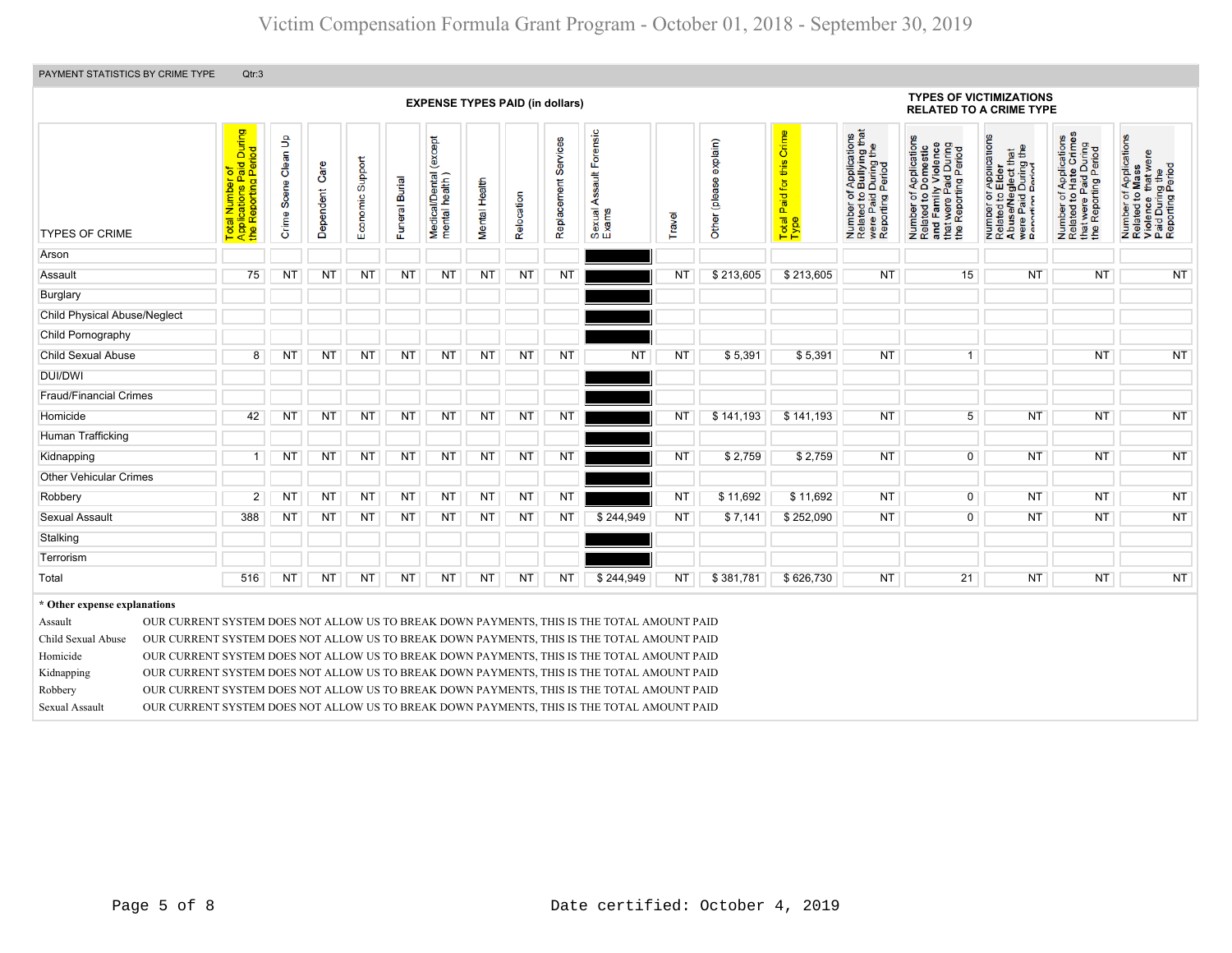## Victim Compensation Formula Grant Program - October 01, 2018 - September 30, 2019

| PAYMENT STATISTICS BY CRIME TYPE                                                                                                                  | Qtr:4                                                            |                      |                   |                     |                     |                                              |               |            |                         |                                                                                                                                                                                                                                                                                                                                                                                                                                                                                                                                                                                                                                                                                              |           |                           |                                                                  |                                                                                                                                           |                                                                                                                                            |                                                                                                                                           |                                                                                                                                                              |                                                                                                                               |  |  |
|---------------------------------------------------------------------------------------------------------------------------------------------------|------------------------------------------------------------------|----------------------|-------------------|---------------------|---------------------|----------------------------------------------|---------------|------------|-------------------------|----------------------------------------------------------------------------------------------------------------------------------------------------------------------------------------------------------------------------------------------------------------------------------------------------------------------------------------------------------------------------------------------------------------------------------------------------------------------------------------------------------------------------------------------------------------------------------------------------------------------------------------------------------------------------------------------|-----------|---------------------------|------------------------------------------------------------------|-------------------------------------------------------------------------------------------------------------------------------------------|--------------------------------------------------------------------------------------------------------------------------------------------|-------------------------------------------------------------------------------------------------------------------------------------------|--------------------------------------------------------------------------------------------------------------------------------------------------------------|-------------------------------------------------------------------------------------------------------------------------------|--|--|
|                                                                                                                                                   | <b>EXPENSE TYPES PAID (in dollars)</b>                           |                      |                   |                     |                     |                                              |               |            |                         |                                                                                                                                                                                                                                                                                                                                                                                                                                                                                                                                                                                                                                                                                              |           |                           | <b>TYPES OF VICTIMIZATIONS</b><br><b>RELATED TO A CRIME TYPE</b> |                                                                                                                                           |                                                                                                                                            |                                                                                                                                           |                                                                                                                                                              |                                                                                                                               |  |  |
| <b>TYPES OF CRIME</b>                                                                                                                             | During<br>$\overline{8}$<br>$\overline{2}$<br>ō<br>porting<br>eq | Crime Scene Clean Up | Care<br>Dependent | Support<br>Economic | uneral Burial<br>ű. | except<br>Medical/Dental (<br>mental health) | Mental Health | Relocation | Services<br>Replacement | Forensic<br><b>Assault</b><br>Sexual<br>Exams                                                                                                                                                                                                                                                                                                                                                                                                                                                                                                                                                                                                                                                | Travel    | explain)<br>Other (please | Crime<br>this<br>Paid for t<br>Total<br>Type                     | of Applications<br>o Bullying that<br>1 During the<br>I Period<br>Number of <i>A</i><br>Related to <b>E</b><br>were Paid L<br>Reporting P | f Applications<br>Domestic<br>Violence<br>were Paid During<br>Reporting Period<br>Number of A<br>Related to D<br>and Family<br>that<br>the | r Applications<br>Elder<br>the<br>that<br>During t<br>glect<br>5Q<br>Number of<br>Related to I<br>Abuse/Neg<br>were Paid I<br>Renorting F | ications<br>Crimes<br>d During<br>Period<br>Appli<br>Paid<br>$\overline{\mathbf{a}}$<br>Reporting<br>$\overline{50}$<br>were<br>Number<br>Related 1<br>the i | Applications<br>Mass<br>Number of Application<br>Related to Mass<br>Violence that were<br>Paid During the<br>Reporting Period |  |  |
| Arson                                                                                                                                             |                                                                  |                      |                   |                     |                     |                                              |               |            |                         |                                                                                                                                                                                                                                                                                                                                                                                                                                                                                                                                                                                                                                                                                              |           |                           |                                                                  |                                                                                                                                           |                                                                                                                                            |                                                                                                                                           |                                                                                                                                                              |                                                                                                                               |  |  |
| Assault                                                                                                                                           | 78                                                               | <b>NT</b>            | <b>NT</b>         | <b>NT</b>           | <b>NT</b>           | <b>NT</b>                                    | <b>NT</b>     | <b>NT</b>  | <b>NT</b>               |                                                                                                                                                                                                                                                                                                                                                                                                                                                                                                                                                                                                                                                                                              | <b>NT</b> | \$351,673                 | \$351,673                                                        | <b>NT</b>                                                                                                                                 | 18                                                                                                                                         | <b>NT</b>                                                                                                                                 | <b>NT</b>                                                                                                                                                    | <b>NT</b>                                                                                                                     |  |  |
| Burglary                                                                                                                                          |                                                                  |                      |                   |                     |                     |                                              |               |            |                         |                                                                                                                                                                                                                                                                                                                                                                                                                                                                                                                                                                                                                                                                                              |           |                           |                                                                  |                                                                                                                                           |                                                                                                                                            |                                                                                                                                           |                                                                                                                                                              |                                                                                                                               |  |  |
| <b>Child Physical Abuse/Neglect</b>                                                                                                               |                                                                  |                      |                   |                     |                     |                                              |               |            |                         |                                                                                                                                                                                                                                                                                                                                                                                                                                                                                                                                                                                                                                                                                              |           |                           |                                                                  |                                                                                                                                           |                                                                                                                                            |                                                                                                                                           |                                                                                                                                                              |                                                                                                                               |  |  |
| Child Pornography                                                                                                                                 |                                                                  |                      |                   |                     |                     |                                              |               |            |                         |                                                                                                                                                                                                                                                                                                                                                                                                                                                                                                                                                                                                                                                                                              |           |                           |                                                                  |                                                                                                                                           |                                                                                                                                            |                                                                                                                                           |                                                                                                                                                              |                                                                                                                               |  |  |
| <b>Child Sexual Abuse</b>                                                                                                                         | 18                                                               | <b>NT</b>            | <b>NT</b>         | NT                  | <b>NT</b>           | <b>NT</b>                                    | <b>NT</b>     | <b>NT</b>  | <b>NT</b>               | <b>NT</b>                                                                                                                                                                                                                                                                                                                                                                                                                                                                                                                                                                                                                                                                                    | <b>NT</b> | \$15,928                  | \$15,928                                                         | <b>NT</b>                                                                                                                                 | $\overline{2}$                                                                                                                             |                                                                                                                                           | <b>NT</b>                                                                                                                                                    | <b>NT</b>                                                                                                                     |  |  |
| <b>DUI/DWI</b>                                                                                                                                    |                                                                  |                      |                   |                     |                     |                                              |               |            |                         |                                                                                                                                                                                                                                                                                                                                                                                                                                                                                                                                                                                                                                                                                              |           |                           |                                                                  |                                                                                                                                           |                                                                                                                                            |                                                                                                                                           |                                                                                                                                                              |                                                                                                                               |  |  |
| <b>Fraud/Financial Crimes</b>                                                                                                                     |                                                                  |                      |                   |                     |                     |                                              |               |            |                         |                                                                                                                                                                                                                                                                                                                                                                                                                                                                                                                                                                                                                                                                                              |           |                           |                                                                  |                                                                                                                                           |                                                                                                                                            |                                                                                                                                           |                                                                                                                                                              |                                                                                                                               |  |  |
| Homicide                                                                                                                                          | 48                                                               | <b>NT</b>            | <b>NT</b>         | NT                  | <b>NT</b>           | <b>NT</b>                                    | ΝT            | <b>NT</b>  | NT                      |                                                                                                                                                                                                                                                                                                                                                                                                                                                                                                                                                                                                                                                                                              | <b>NT</b> | \$180,337                 | \$180,337                                                        | <b>NT</b>                                                                                                                                 | 4                                                                                                                                          | NT                                                                                                                                        | <b>NT</b>                                                                                                                                                    | <b>NT</b>                                                                                                                     |  |  |
| Human Trafficking                                                                                                                                 |                                                                  |                      |                   |                     |                     |                                              |               |            |                         |                                                                                                                                                                                                                                                                                                                                                                                                                                                                                                                                                                                                                                                                                              |           |                           |                                                                  |                                                                                                                                           |                                                                                                                                            |                                                                                                                                           |                                                                                                                                                              |                                                                                                                               |  |  |
| Kidnapping                                                                                                                                        | $\overline{2}$                                                   | <b>NT</b>            | <b>NT</b>         | <b>NT</b>           | <b>NT</b>           | <b>NT</b>                                    | <b>NT</b>     | <b>NT</b>  | <b>NT</b>               |                                                                                                                                                                                                                                                                                                                                                                                                                                                                                                                                                                                                                                                                                              | <b>NT</b> | \$1,120                   | \$1,120                                                          | <b>NT</b>                                                                                                                                 | $\mathbf{1}$                                                                                                                               | <b>NT</b>                                                                                                                                 | <b>NT</b>                                                                                                                                                    | <b>NT</b>                                                                                                                     |  |  |
| <b>Other Vehicular Crimes</b>                                                                                                                     | 1                                                                | <b>NT</b>            | NT                | <b>NT</b>           | NT                  | <b>NT</b>                                    | <b>NT</b>     | <b>NT</b>  | <b>NT</b>               |                                                                                                                                                                                                                                                                                                                                                                                                                                                                                                                                                                                                                                                                                              | <b>NT</b> | \$4,123                   | \$4,123                                                          | <b>NT</b>                                                                                                                                 | $\overline{0}$                                                                                                                             | <b>NT</b>                                                                                                                                 | <b>NT</b>                                                                                                                                                    | <b>NT</b>                                                                                                                     |  |  |
| Robbery                                                                                                                                           | $\overline{4}$                                                   | <b>NT</b>            | ΝT                | <b>NT</b>           | NT                  | NT                                           | ΝT            | <b>NT</b>  | NT                      |                                                                                                                                                                                                                                                                                                                                                                                                                                                                                                                                                                                                                                                                                              | <b>NT</b> | \$5,957                   | \$5,957                                                          | <b>NT</b>                                                                                                                                 | $\mathbf 0$                                                                                                                                | <b>NT</b>                                                                                                                                 | <b>NT</b>                                                                                                                                                    | <b>NT</b>                                                                                                                     |  |  |
| <b>Sexual Assault</b>                                                                                                                             | 781                                                              | <b>NT</b>            | <b>NT</b>         | NT                  | NT                  | <b>NT</b>                                    | ΝT            | <b>NT</b>  | <b>NT</b>               | \$659,032                                                                                                                                                                                                                                                                                                                                                                                                                                                                                                                                                                                                                                                                                    | <b>NT</b> | \$1,935                   | \$660,967                                                        | <b>NT</b>                                                                                                                                 | $\overline{2}$                                                                                                                             | <b>NT</b>                                                                                                                                 | <b>NT</b>                                                                                                                                                    | <b>NT</b>                                                                                                                     |  |  |
| Stalking                                                                                                                                          |                                                                  |                      |                   |                     |                     |                                              |               |            |                         |                                                                                                                                                                                                                                                                                                                                                                                                                                                                                                                                                                                                                                                                                              |           |                           |                                                                  |                                                                                                                                           |                                                                                                                                            |                                                                                                                                           |                                                                                                                                                              |                                                                                                                               |  |  |
| Terrorism                                                                                                                                         |                                                                  |                      |                   |                     |                     |                                              |               |            |                         |                                                                                                                                                                                                                                                                                                                                                                                                                                                                                                                                                                                                                                                                                              |           |                           |                                                                  |                                                                                                                                           |                                                                                                                                            |                                                                                                                                           |                                                                                                                                                              |                                                                                                                               |  |  |
| Total                                                                                                                                             | 932                                                              | <b>NT</b>            | <b>NT</b>         | <b>NT</b>           | <b>NT</b>           | <b>NT</b>                                    | <b>NT</b>     | <b>NT</b>  | <b>NT</b>               | \$659,032                                                                                                                                                                                                                                                                                                                                                                                                                                                                                                                                                                                                                                                                                    | <b>NT</b> | \$561.073                 | \$1.220.105                                                      | <b>NT</b>                                                                                                                                 | 27                                                                                                                                         | <b>NT</b>                                                                                                                                 | <b>NT</b>                                                                                                                                                    | <b>NT</b>                                                                                                                     |  |  |
| * Other expense explanations<br>Assault<br>Child Sexual Abuse<br>Homicide<br>Kidnapping<br>Other Vehicular<br>Crimes<br>Robbery<br>Sexual Assault |                                                                  |                      |                   |                     |                     |                                              |               |            |                         | OUR CURRENT SYSTEM DOES NOT ALLOWE US TO BREAK DOWN PAYMENTS. THIS IS THE TOTAL AMOUNT PAID.<br>OUR CURRENT SYSTEM DOES NOT ALLOWE US TO BREAK DOWN PAYMENTS. THIS IS THE TOTAL AMOUNT PAID.<br>OUR CURRENT SYSTEM DOES NOT ALLOWE US TO BREAK DOWN PAYMENTS. THIS IS THE TOTAL AMOUNT PAID.<br>OUR CURRENT SYSTEM DOES NOT ALLOWE US TO BREAK DOWN PAYMENTS. THIS IS THE TOTAL AMOUNT PAID.<br>OUR CURRENT SYSTEM DOES NOT ALLOWE US TO BREAK DOWN PAYMENTS. THIS IS THE TOTAL AMOUNT PAID.<br>OUR CURRENT SYSTEM DOES NOT ALLOWE US TO BREAK DOWN PAYMENTS. THIS IS THE TOTAL AMOUNT PAID.<br>OUR CURRENT SYSTEM DOES NOT ALLOWE US TO BREAK DOWN PAYMENTS. THIS IS THE TOTAL AMOUNT PAID. |           |                           |                                                                  |                                                                                                                                           |                                                                                                                                            |                                                                                                                                           |                                                                                                                                                              |                                                                                                                               |  |  |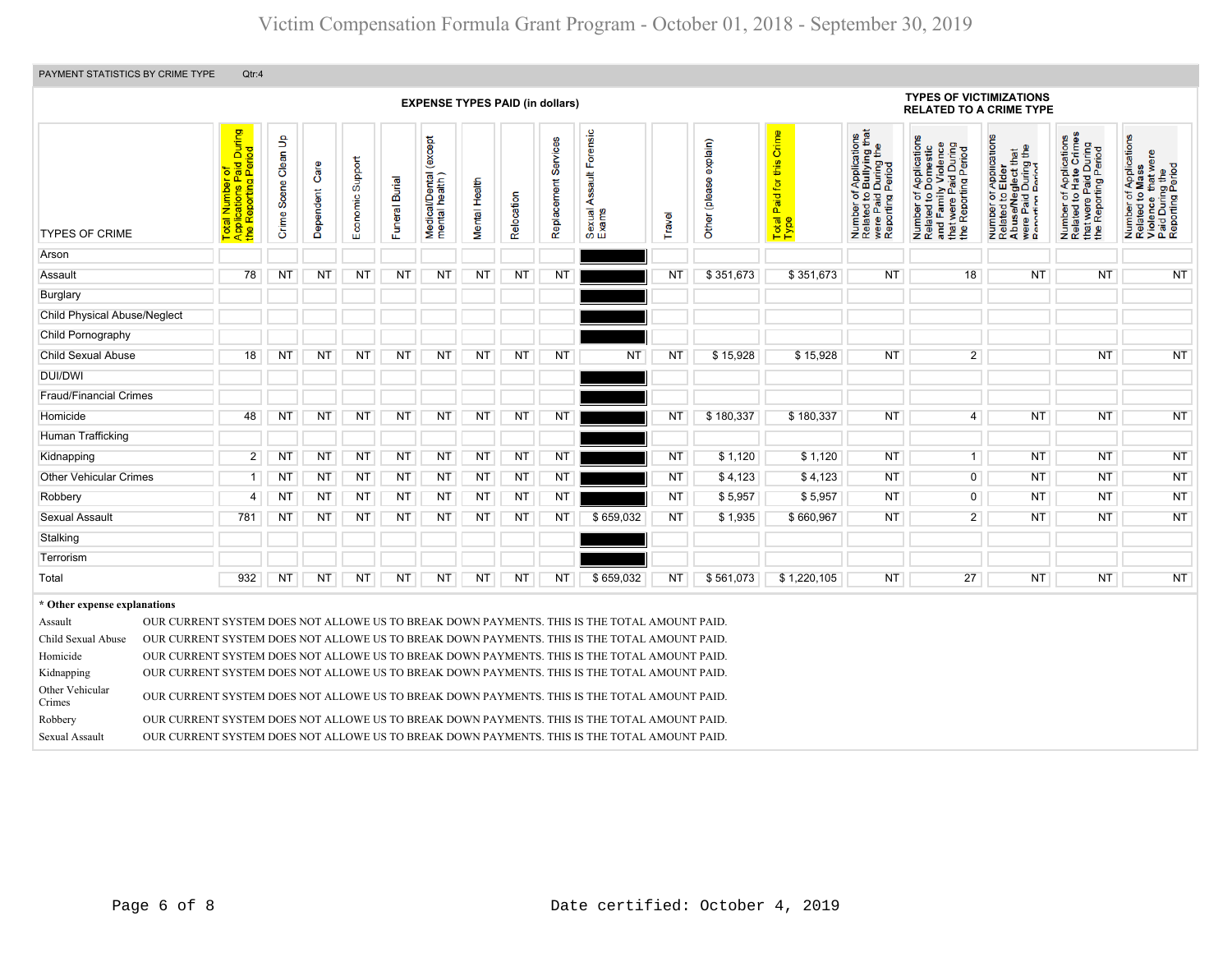#### PAYMENT STATISTICS BY CRIME TYPE - Aggregated

|                                     | <b>EXPENSE TYPES PAID (in dollars)</b>                                         |                            |                   |                     |                          |                                              |               |            |                         |                                           |           |                          |                                            | <b>TYPES OF VICTIMIZATIONS</b><br><b>RELATED TO A CRIME TYPE</b>                                                                   |                                                                                                                       |                                                                                                                                                              |                                                                                                   |                                                                                                                                |  |  |
|-------------------------------------|--------------------------------------------------------------------------------|----------------------------|-------------------|---------------------|--------------------------|----------------------------------------------|---------------|------------|-------------------------|-------------------------------------------|-----------|--------------------------|--------------------------------------------|------------------------------------------------------------------------------------------------------------------------------------|-----------------------------------------------------------------------------------------------------------------------|--------------------------------------------------------------------------------------------------------------------------------------------------------------|---------------------------------------------------------------------------------------------------|--------------------------------------------------------------------------------------------------------------------------------|--|--|
| <b>TYPES OF CRIME</b>               | During<br>iod<br>Total Number of<br>Applications Paid I<br>the Reporting Peric | Clean Up<br>Scene<br>Crime | Care<br>Dependent | Support<br>Economic | <b>Burial</b><br>Funeral | except<br>Medical/Dental (<br>mental health) | Mental Health | Relocation | Services<br>Replacement | orensic<br>ssault<br>⋖<br>Sexual<br>Exams | Travel    | (misdx<br>(plea<br>Other | Crime<br>this<br>Paid for<br>Total<br>Type | of Applications<br>o Bullying that<br>1 During the<br>I Period<br>Number of /<br>Related to <b>B</b><br>were Paid L<br>Reporting P | Number of Applications<br>Related to Domestic<br>and Family Violence<br>that were Paid During<br>the Reporting Period | r Application<br>Elder<br>the<br>that<br>glect th<br>During<br>Period<br>5 <sub>0</sub><br>use/Ne<br>re Paid<br>Number<br>Related<br>Abuse/N<br>Were<br>Repo | Number of Applications<br>Related to Hate Crimes<br>that were Paid During<br>the Reporting Period | f Applications<br>Mass<br>Number of Applicatio<br>Related to Mass<br>Violence that were<br>Paid During the<br>Reporting Period |  |  |
| Arson                               | 1                                                                              | <b>NT</b>                  | <b>NT</b>         | <b>NT</b>           | <b>NT</b>                | <b>NT</b>                                    | <b>NT</b>     | <b>NT</b>  | <b>NT</b>               |                                           | <b>NT</b> | \$1,295                  | \$1,295                                    | <b>NT</b>                                                                                                                          | $\overline{0}$                                                                                                        | <b>NT</b>                                                                                                                                                    | <b>NT</b>                                                                                         | <b>NT</b>                                                                                                                      |  |  |
| Assault                             | 312                                                                            | <b>NT</b>                  | <b>NT</b>         | <b>NT</b>           | <b>NT</b>                | ΝT                                           | <b>NT</b>     | ΝT         | N <sub>T</sub>          |                                           | <b>NT</b> | \$1,107,388              | \$1,107,388                                | <b>NT</b>                                                                                                                          | 69                                                                                                                    | <b>NT</b>                                                                                                                                                    | <b>NT</b>                                                                                         | <b>NT</b>                                                                                                                      |  |  |
| Burglary                            |                                                                                |                            |                   |                     |                          |                                              |               |            |                         |                                           |           |                          |                                            |                                                                                                                                    |                                                                                                                       |                                                                                                                                                              |                                                                                                   |                                                                                                                                |  |  |
| <b>Child Physical Abuse/Neglect</b> |                                                                                | ΝT                         | ΝT                | ΝT                  | NT                       | ΝT                                           | ΝT            | ΝT         | N1                      |                                           | <b>NT</b> | \$300                    | \$300                                      | <b>NT</b>                                                                                                                          | $\overline{0}$                                                                                                        |                                                                                                                                                              | <b>NT</b>                                                                                         | <b>NT</b>                                                                                                                      |  |  |
| Child Pornography                   |                                                                                |                            |                   |                     |                          |                                              |               |            |                         |                                           |           |                          |                                            |                                                                                                                                    |                                                                                                                       |                                                                                                                                                              |                                                                                                   |                                                                                                                                |  |  |
| <b>Child Sexual Abuse</b>           | 48                                                                             | ΝT                         | <b>NT</b>         | NT                  | NT                       | ΝT                                           | ΝT            | <b>NT</b>  | <b>NT</b>               | <b>NT</b>                                 | NT        | \$37,924                 | \$37,924                                   | <b>NT</b>                                                                                                                          | $\overline{4}$                                                                                                        |                                                                                                                                                              | <b>NT</b>                                                                                         | <b>NT</b>                                                                                                                      |  |  |
| <b>DUI/DWI</b>                      | 4                                                                              | NT                         | <b>NT</b>         | <b>NT</b>           | <b>NT</b>                | NT                                           | <b>NT</b>     | <b>NT</b>  | <b>NT</b>               |                                           | <b>NT</b> | \$18,300                 | \$18,300                                   | <b>NT</b>                                                                                                                          | $\overline{0}$                                                                                                        | <b>NT</b>                                                                                                                                                    | <b>NT</b>                                                                                         | <b>NT</b>                                                                                                                      |  |  |
| <b>Fraud/Financial Crimes</b>       |                                                                                |                            |                   |                     |                          |                                              |               |            |                         |                                           |           |                          |                                            |                                                                                                                                    |                                                                                                                       |                                                                                                                                                              |                                                                                                   |                                                                                                                                |  |  |
| Homicide                            | 185                                                                            | <b>NT</b>                  | ΝT                | NT                  | <b>NT</b>                | NT                                           | <b>NT</b>     | <b>NT</b>  | <b>NT</b>               |                                           | <b>NT</b> | \$647,014                | \$647,014                                  | <b>NT</b>                                                                                                                          | 11                                                                                                                    | <b>NT</b>                                                                                                                                                    | <b>NT</b>                                                                                         | <b>NT</b>                                                                                                                      |  |  |
| Human Trafficking                   | 3                                                                              | N1                         | <b>NT</b>         | NT                  | NT                       | NT                                           | <b>NT</b>     | <b>NT</b>  | <b>NT</b>               |                                           | <b>NT</b> | \$13,094                 | \$13,094                                   | <b>NT</b>                                                                                                                          | $\overline{2}$                                                                                                        | <b>NT</b>                                                                                                                                                    | <b>NT</b>                                                                                         | <b>NT</b>                                                                                                                      |  |  |
| Kidnapping                          | 4                                                                              | N1                         | ΝT                | NT                  | <b>NT</b>                | NT                                           | <b>NT</b>     | ΝT         | <b>NT</b>               |                                           | <b>NT</b> | \$6,434                  | \$6,434                                    | <b>NT</b>                                                                                                                          | $\overline{1}$                                                                                                        | <b>NT</b>                                                                                                                                                    | <b>NT</b>                                                                                         | <b>NT</b>                                                                                                                      |  |  |
| <b>Other Vehicular Crimes</b>       | 6                                                                              | N <sub>T</sub>             | ΝT                | ΝT                  | <b>NT</b>                | ΝT                                           | <b>NT</b>     | ΝT         | <b>NT</b>               |                                           | <b>NT</b> | \$17,741                 | \$17,741                                   | <b>NT</b>                                                                                                                          | $\overline{0}$                                                                                                        | <b>NT</b>                                                                                                                                                    | <b>NT</b>                                                                                         | <b>NT</b>                                                                                                                      |  |  |
| Robbery                             | 15                                                                             | N <sub>1</sub>             | <b>NT</b>         | <b>NT</b>           | <b>NT</b>                | NT                                           | <b>NT</b>     | NT         | <b>NT</b>               |                                           | <b>NT</b> | \$80,387                 | \$80,387                                   | <b>NT</b>                                                                                                                          | $\overline{0}$                                                                                                        | <b>NT</b>                                                                                                                                                    | <b>NT</b>                                                                                         | <b>NT</b>                                                                                                                      |  |  |
| <b>Sexual Assault</b>               | 1,698                                                                          | NT                         | NT                | ΝT                  | ΝT                       | ΝT                                           | ΝT            | ΝT         | NT                      | \$1,438,757                               | <b>NT</b> | \$50,112                 | \$1,488,869                                | <b>NT</b>                                                                                                                          | 5                                                                                                                     | <b>NT</b>                                                                                                                                                    | <b>NT</b>                                                                                         | <b>NT</b>                                                                                                                      |  |  |
| Stalking                            |                                                                                |                            |                   |                     |                          |                                              |               |            |                         |                                           |           |                          |                                            |                                                                                                                                    |                                                                                                                       |                                                                                                                                                              |                                                                                                   |                                                                                                                                |  |  |
| Terrorism                           |                                                                                |                            |                   |                     |                          |                                              |               |            |                         |                                           |           |                          |                                            |                                                                                                                                    |                                                                                                                       |                                                                                                                                                              |                                                                                                   |                                                                                                                                |  |  |
| Total                               | 2,277                                                                          | NT                         | NT                | ΝT                  | ΝT                       | ΝT                                           | ΝT            | NT         | NT                      | \$1,438,757                               | NT        | \$1,979,989              | \$3,418,746                                | <b>NT</b>                                                                                                                          | 92                                                                                                                    | <b>NT</b>                                                                                                                                                    | <b>NT</b>                                                                                         | <b>NT</b>                                                                                                                      |  |  |